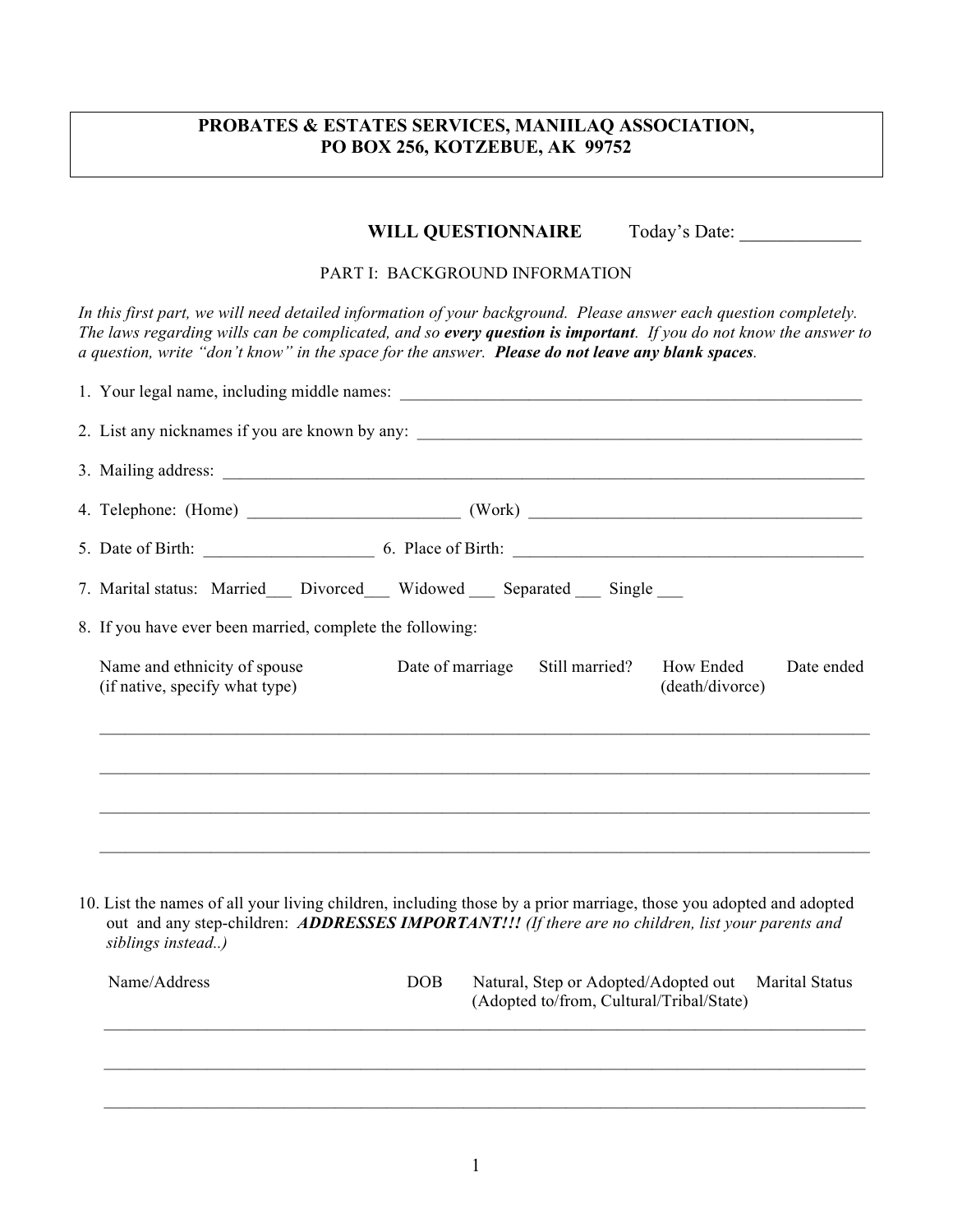| 13. List the names of all your deceased children, including those by a prior marriage, adopted and adopted<br>out and step-children:<br>Name<br>Natural, Step, or Adopted/Adopted Out<br><b>DOB</b><br>(Adopted to/from, Cultural/Tribal/State) | <b>Marital Status</b> |  |  |  |  |
|-------------------------------------------------------------------------------------------------------------------------------------------------------------------------------------------------------------------------------------------------|-----------------------|--|--|--|--|
|                                                                                                                                                                                                                                                 |                       |  |  |  |  |
|                                                                                                                                                                                                                                                 |                       |  |  |  |  |
|                                                                                                                                                                                                                                                 |                       |  |  |  |  |
|                                                                                                                                                                                                                                                 |                       |  |  |  |  |
|                                                                                                                                                                                                                                                 |                       |  |  |  |  |
|                                                                                                                                                                                                                                                 |                       |  |  |  |  |
|                                                                                                                                                                                                                                                 |                       |  |  |  |  |
|                                                                                                                                                                                                                                                 |                       |  |  |  |  |
|                                                                                                                                                                                                                                                 |                       |  |  |  |  |
|                                                                                                                                                                                                                                                 |                       |  |  |  |  |
| 14. If any of your deceased children has surviving children, list the names of children (your grandchildren)<br>and indicate who the parent is: ADDRESSES IMPORTANT!!!                                                                          |                       |  |  |  |  |
| Grandchild's Deceased Parent<br>Address<br>Surviving Grandchild                                                                                                                                                                                 |                       |  |  |  |  |
|                                                                                                                                                                                                                                                 |                       |  |  |  |  |
|                                                                                                                                                                                                                                                 |                       |  |  |  |  |
| <u> 1989 - Johann Stoff, deutscher Stoff, der Stoff, der Stoff, der Stoff, der Stoff, der Stoff, der Stoff, der S</u><br>15. List the names of any grandchildren that you wish to give any property to:                                         |                       |  |  |  |  |
| Name/DOB<br>Address (IMPORTANT)<br>Name of Parent                                                                                                                                                                                               |                       |  |  |  |  |
|                                                                                                                                                                                                                                                 |                       |  |  |  |  |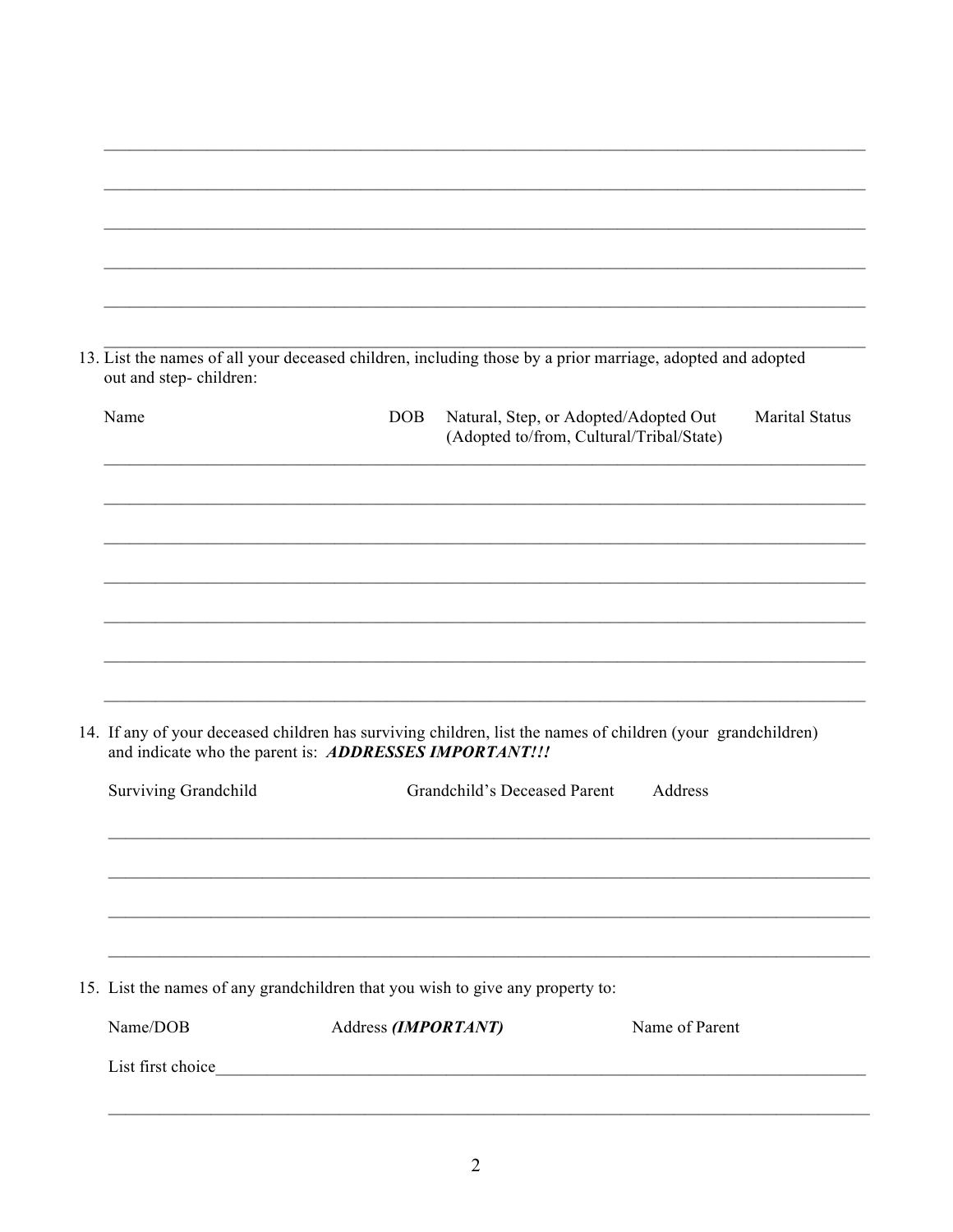List second choice

#### PART II: PROPERTY DISTRIBUTION

 $\mathcal{L}_\text{max} = \mathcal{L}_\text{max} = \mathcal{L}_\text{max} = \mathcal{L}_\text{max} = \mathcal{L}_\text{max} = \mathcal{L}_\text{max} = \mathcal{L}_\text{max} = \mathcal{L}_\text{max} = \mathcal{L}_\text{max} = \mathcal{L}_\text{max} = \mathcal{L}_\text{max} = \mathcal{L}_\text{max} = \mathcal{L}_\text{max} = \mathcal{L}_\text{max} = \mathcal{L}_\text{max} = \mathcal{L}_\text{max} = \mathcal{L}_\text{max} = \mathcal{L}_\text{max} = \mathcal{$ 

 $\mathcal{L}_\text{max} = \mathcal{L}_\text{max} = \mathcal{L}_\text{max} = \mathcal{L}_\text{max} = \mathcal{L}_\text{max} = \mathcal{L}_\text{max} = \mathcal{L}_\text{max} = \mathcal{L}_\text{max} = \mathcal{L}_\text{max} = \mathcal{L}_\text{max} = \mathcal{L}_\text{max} = \mathcal{L}_\text{max} = \mathcal{L}_\text{max} = \mathcal{L}_\text{max} = \mathcal{L}_\text{max} = \mathcal{L}_\text{max} = \mathcal{L}_\text{max} = \mathcal{L}_\text{max} = \mathcal{$ 

*We now come to the important part of listing all the property you own by yourself or jointly, including bank accounts, land claims, stock, life insurance, boats, fishing gear, limited entry permit, automobiles, houses and lands, native allotments, guns, tv sets, jewelry, etc.. Keep in mind that you can give each item to one person if you wish, or you can give it to several people to divide. It's entirely your choice. The only thing you can't divide is a limited entry permit. Also, you will need first and second choices just in case the person you list as first choice becomes deceased or is unable to accept your gift at the time of your death.*

16. List regional and village enrollment of Alaska Native Claims Settlement Act (ANCSA) stock if owned:

|      | Regional expression and the contract of the contract of the contract of the contract of the contract of the contract of the contract of the contract of the contract of the contract of the contract of the contract of the co | Village experience and the contract of the contract of the contract of the contract of the contract of the contract of the contract of the contract of the contract of the contract of the contract of the contract of the con |
|------|--------------------------------------------------------------------------------------------------------------------------------------------------------------------------------------------------------------------------------|--------------------------------------------------------------------------------------------------------------------------------------------------------------------------------------------------------------------------------|
|      |                                                                                                                                                                                                                                |                                                                                                                                                                                                                                |
|      |                                                                                                                                                                                                                                |                                                                                                                                                                                                                                |
|      |                                                                                                                                                                                                                                |                                                                                                                                                                                                                                |
|      | number of shares the person(s) will receive:                                                                                                                                                                                   | Name who you want to give your ANCSA Land Claims to and which regional and/or village stock is in and                                                                                                                          |
| Name | Number of Shares                                                                                                                                                                                                               | Region/Village                                                                                                                                                                                                                 |
|      | List first choice                                                                                                                                                                                                              |                                                                                                                                                                                                                                |
|      |                                                                                                                                                                                                                                |                                                                                                                                                                                                                                |
|      |                                                                                                                                                                                                                                |                                                                                                                                                                                                                                |
|      |                                                                                                                                                                                                                                |                                                                                                                                                                                                                                |
|      |                                                                                                                                                                                                                                |                                                                                                                                                                                                                                |
|      |                                                                                                                                                                                                                                |                                                                                                                                                                                                                                |
|      | List second choice:                                                                                                                                                                                                            |                                                                                                                                                                                                                                |

17. List HUD or Housing Authority if buying one through them or other houses or lands if owned: *(list whose name house and land is currently in and if paid off - Native allotments will be listed separately on next page)*

HUD/Housing Authority Other homes or lands Tract, Lot, Block Numbers, street and city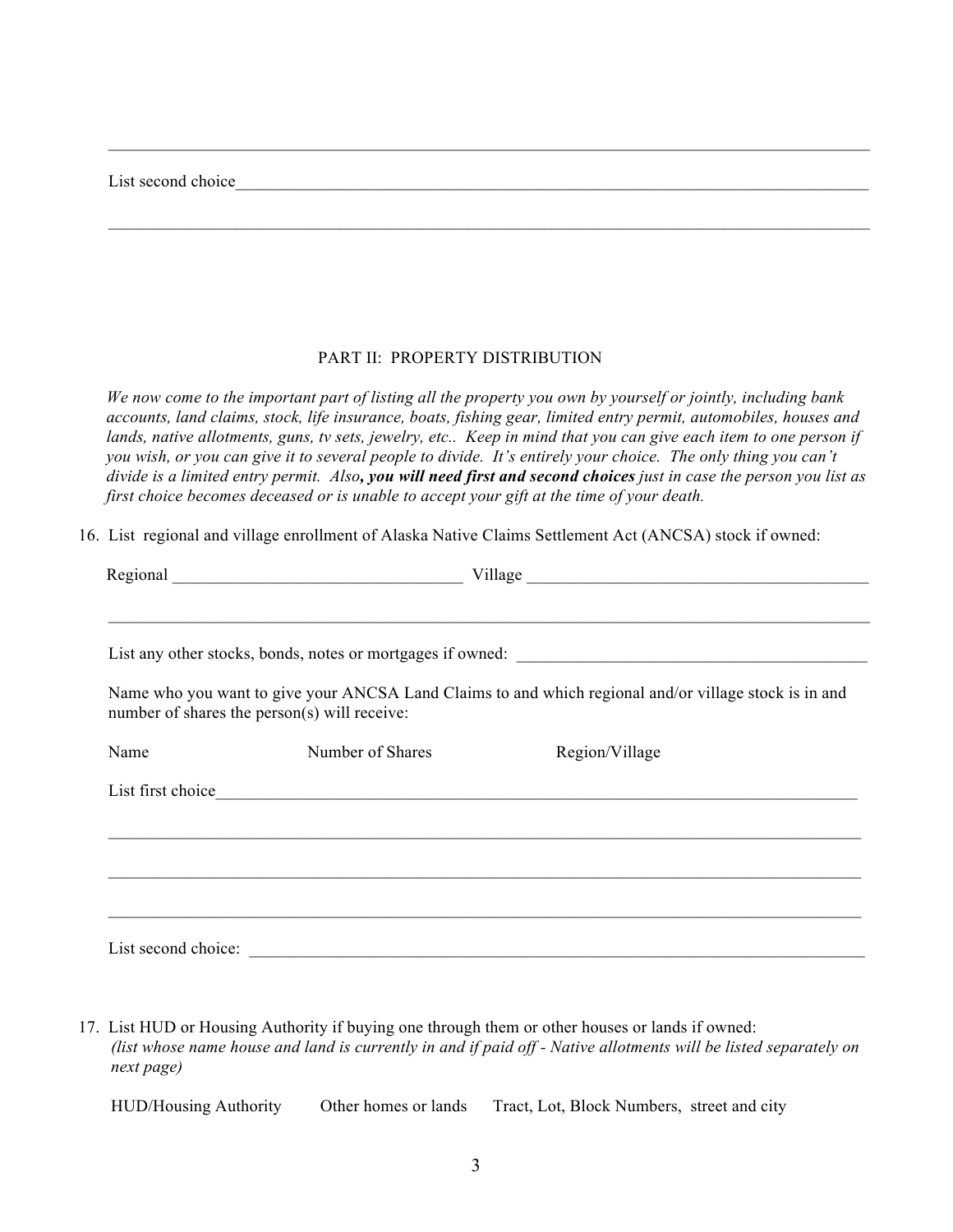| 18. List Native Allotments and numbers that you applied for or if you inherited them from someone else: |                     |  |                                                                                                                                                                                                                                                                                                                                       |  |
|---------------------------------------------------------------------------------------------------------|---------------------|--|---------------------------------------------------------------------------------------------------------------------------------------------------------------------------------------------------------------------------------------------------------------------------------------------------------------------------------------|--|
| <b>Allotment Location</b>                                                                               |                     |  | Allotment Number Allotment Application Approved/Denied                                                                                                                                                                                                                                                                                |  |
|                                                                                                         |                     |  |                                                                                                                                                                                                                                                                                                                                       |  |
|                                                                                                         |                     |  |                                                                                                                                                                                                                                                                                                                                       |  |
|                                                                                                         |                     |  |                                                                                                                                                                                                                                                                                                                                       |  |
|                                                                                                         |                     |  |                                                                                                                                                                                                                                                                                                                                       |  |
| would revert to remainderman (Native children, etc.)                                                    |                     |  | If your native allotment or Townsite lot is being willed to a non-native, it will go to the person(s) in an<br>unrestricted status (not protected from taxation). You might want to consider leaving a life estate to that<br>person. He or she could use the land and income during their lifetime and when they pass away, the land |  |
| 19. List Townsite lots and if you applied for it or inherited from someone else:                        |                     |  |                                                                                                                                                                                                                                                                                                                                       |  |
| Location of Townsite Lot                                                                                | Townsite Lot Number |  | Application approved/denied                                                                                                                                                                                                                                                                                                           |  |
|                                                                                                         |                     |  |                                                                                                                                                                                                                                                                                                                                       |  |

 $\mathcal{L}_\text{max} = \mathcal{L}_\text{max} = \mathcal{L}_\text{max} = \mathcal{L}_\text{max} = \mathcal{L}_\text{max} = \mathcal{L}_\text{max} = \mathcal{L}_\text{max} = \mathcal{L}_\text{max} = \mathcal{L}_\text{max} = \mathcal{L}_\text{max} = \mathcal{L}_\text{max} = \mathcal{L}_\text{max} = \mathcal{L}_\text{max} = \mathcal{L}_\text{max} = \mathcal{L}_\text{max} = \mathcal{L}_\text{max} = \mathcal{L}_\text{max} = \mathcal{L}_\text{max} = \mathcal{$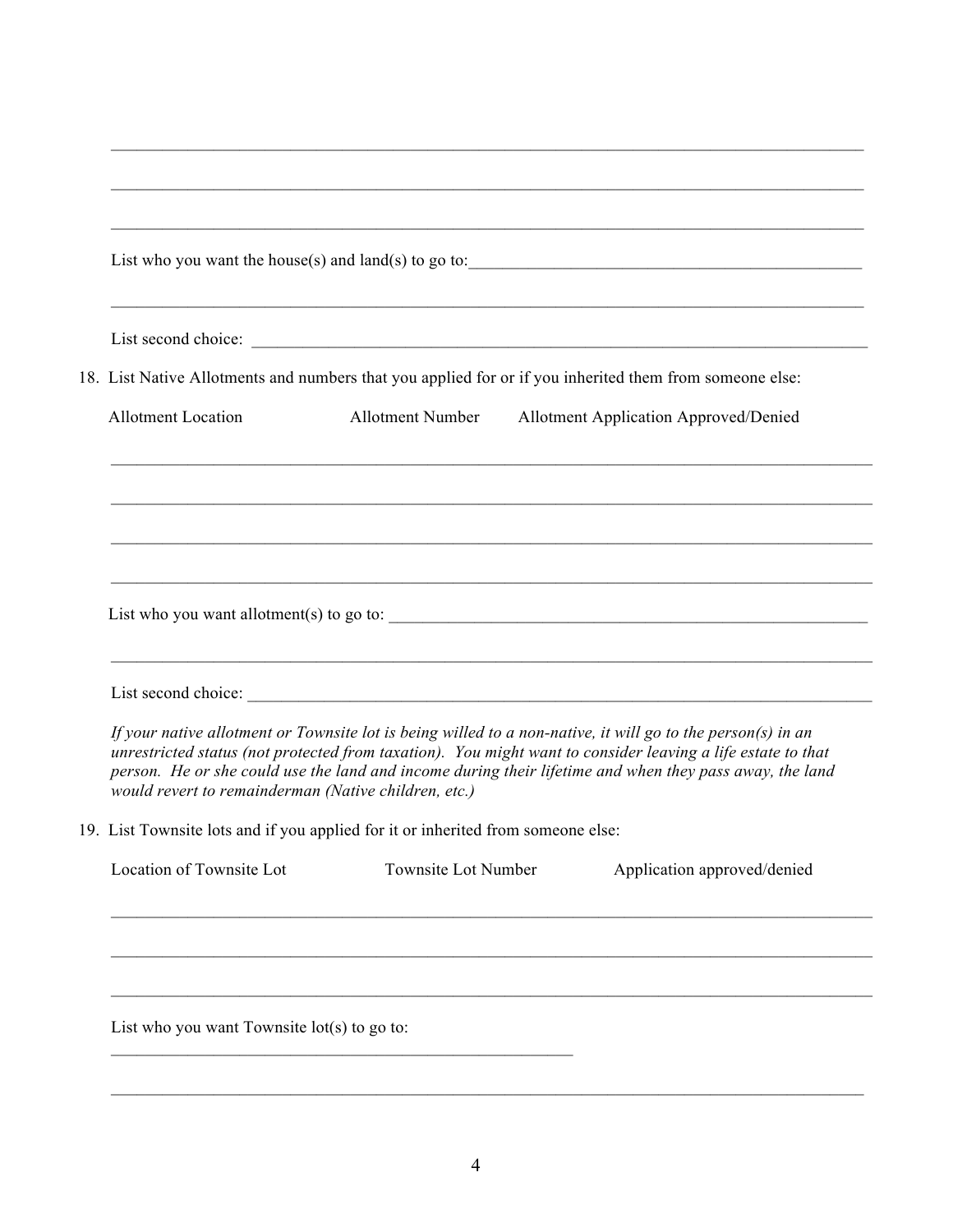|                                                                                                   |                                                                                                                       | <u> 1989 - Johann Stoff, deutscher Stoff, der Stoff, der Stoff, der Stoff, der Stoff, der Stoff, der Stoff, der S</u> |  |  |  |
|---------------------------------------------------------------------------------------------------|-----------------------------------------------------------------------------------------------------------------------|-----------------------------------------------------------------------------------------------------------------------|--|--|--|
| 20. List boats, skiffs, outboards, fishing gear, cars, trucks, four-wheelers, snowmachines, etc.: |                                                                                                                       |                                                                                                                       |  |  |  |
| Description (year, brand, etc.)                                                                   |                                                                                                                       | Who you want it to go to                                                                                              |  |  |  |
|                                                                                                   |                                                                                                                       |                                                                                                                       |  |  |  |
|                                                                                                   |                                                                                                                       |                                                                                                                       |  |  |  |
|                                                                                                   |                                                                                                                       |                                                                                                                       |  |  |  |
|                                                                                                   |                                                                                                                       | ,我们也不会有什么。""我们的人,我们也不会有什么?""我们的人,我们也不会有什么?""我们的人,我们也不会有什么?""我们的人,我们也不会有什么?""我们的人                                      |  |  |  |
| 21. List limited entry permit if you have one and who you want to give it to (only one person):   |                                                                                                                       |                                                                                                                       |  |  |  |
| Description                                                                                       | Who you want it to go to                                                                                              |                                                                                                                       |  |  |  |
|                                                                                                   |                                                                                                                       |                                                                                                                       |  |  |  |
| 22. List any rifles or guns, television sets, VCRS, DVD players, etc.:                            |                                                                                                                       |                                                                                                                       |  |  |  |
| Description                                                                                       |                                                                                                                       | Who you want it to go to                                                                                              |  |  |  |
| List first choice:                                                                                | <u> 2000 - Jan James James Barnett, martin de la populación de la propia de la propia de la propia de la propia d</u> |                                                                                                                       |  |  |  |
|                                                                                                   |                                                                                                                       |                                                                                                                       |  |  |  |
|                                                                                                   |                                                                                                                       |                                                                                                                       |  |  |  |
|                                                                                                   |                                                                                                                       |                                                                                                                       |  |  |  |
|                                                                                                   |                                                                                                                       |                                                                                                                       |  |  |  |
|                                                                                                   |                                                                                                                       |                                                                                                                       |  |  |  |
|                                                                                                   |                                                                                                                       |                                                                                                                       |  |  |  |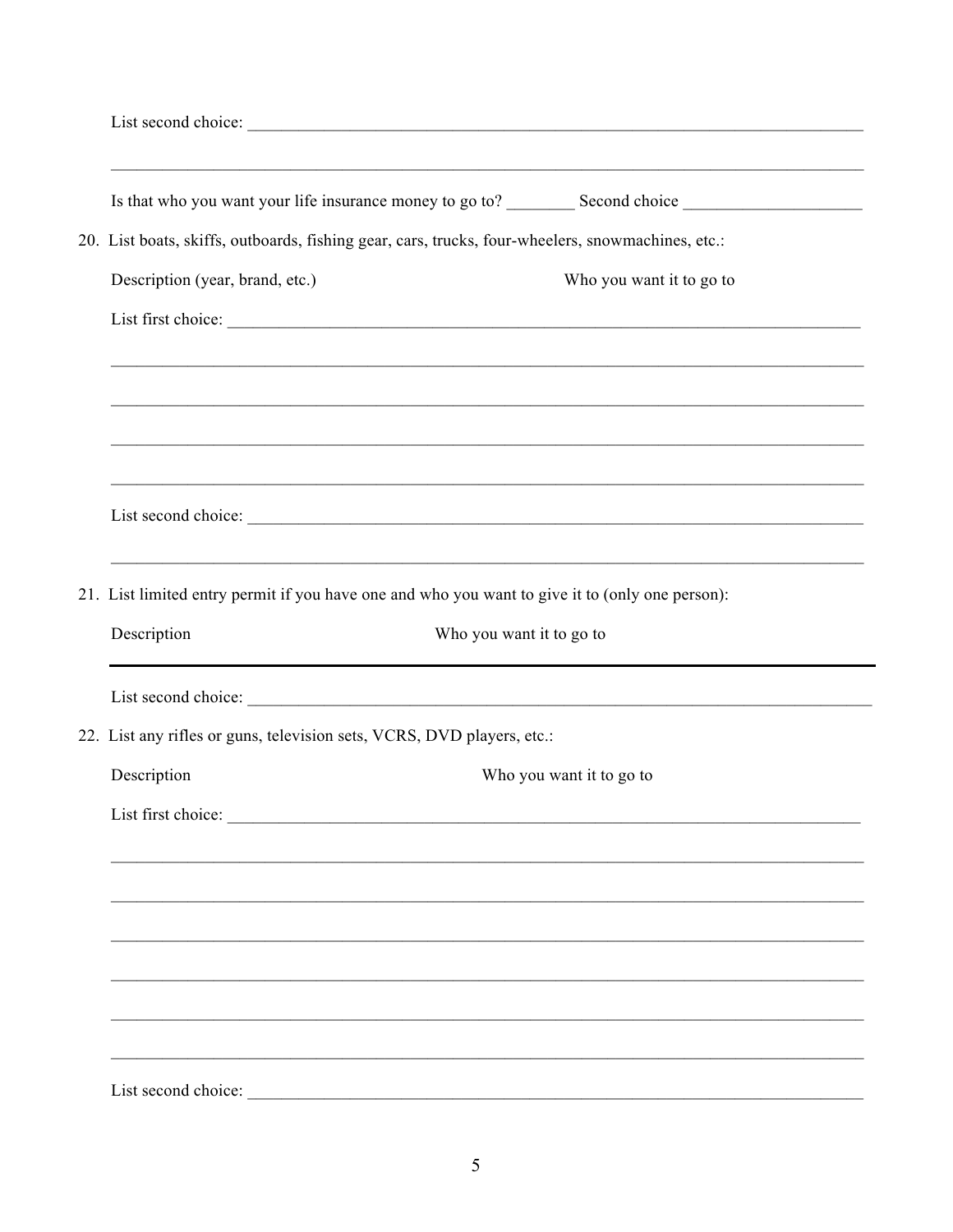23. List any property of value (traps, jewelry, family heirlooms, antiques, etc.) if you wish to:

| Description         | Who you wish to give them to |
|---------------------|------------------------------|
|                     | List first choice:           |
|                     |                              |
|                     |                              |
|                     |                              |
|                     |                              |
| List second choice: |                              |
|                     |                              |

 $\mathcal{L}_\text{max} = \mathcal{L}_\text{max} = \mathcal{L}_\text{max} = \mathcal{L}_\text{max} = \mathcal{L}_\text{max} = \mathcal{L}_\text{max} = \mathcal{L}_\text{max} = \mathcal{L}_\text{max} = \mathcal{L}_\text{max} = \mathcal{L}_\text{max} = \mathcal{L}_\text{max} = \mathcal{L}_\text{max} = \mathcal{L}_\text{max} = \mathcal{L}_\text{max} = \mathcal{L}_\text{max} = \mathcal{L}_\text{max} = \mathcal{L}_\text{max} = \mathcal{L}_\text{max} = \mathcal{$ 

24. Finally, there will be a special section in your will called a "residue" clause. This covers anything in your will that you may have forgotten to mention now and anything that you may acquire in the future. You can give your "residue" to one person or divide it equally to several people.

Person(s): List first choice & Address:

List second choice & Address:

### PART III: MISCELLANEOUS INFORMATION

\_\_\_\_\_\_\_\_\_\_\_\_\_\_\_\_\_\_\_\_\_\_\_\_\_\_\_\_\_\_\_\_\_\_\_\_\_\_\_\_\_\_\_\_\_\_\_\_\_\_\_\_\_\_\_\_\_\_\_\_\_\_\_\_\_\_\_\_\_\_\_\_\_\_\_\_\_\_\_\_\_\_\_\_\_\_\_

 $\mathcal{L}_\text{max} = \mathcal{L}_\text{max} = \mathcal{L}_\text{max} = \mathcal{L}_\text{max} = \mathcal{L}_\text{max} = \mathcal{L}_\text{max} = \mathcal{L}_\text{max} = \mathcal{L}_\text{max} = \mathcal{L}_\text{max} = \mathcal{L}_\text{max} = \mathcal{L}_\text{max} = \mathcal{L}_\text{max} = \mathcal{L}_\text{max} = \mathcal{L}_\text{max} = \mathcal{L}_\text{max} = \mathcal{L}_\text{max} = \mathcal{L}_\text{max} = \mathcal{L}_\text{max} = \mathcal{$ 

25. You must now select the "executor" of your estate. The executor is the person who is responsible for taking care of your property after you die, and seeing that everything is distributed properly. The executor may be a spouse, relative, personal or business friend, etc. It should be an adult. It will be this person's job to contact a lawyer after you pass away. The most important thing is to pick a person you trust. It is recommended that the executor be a resident of Alaska.

 $\mathcal{L}_\text{max} = \mathcal{L}_\text{max} = \mathcal{L}_\text{max} = \mathcal{L}_\text{max} = \mathcal{L}_\text{max} = \mathcal{L}_\text{max} = \mathcal{L}_\text{max} = \mathcal{L}_\text{max} = \mathcal{L}_\text{max} = \mathcal{L}_\text{max} = \mathcal{L}_\text{max} = \mathcal{L}_\text{max} = \mathcal{L}_\text{max} = \mathcal{L}_\text{max} = \mathcal{L}_\text{max} = \mathcal{L}_\text{max} = \mathcal{L}_\text{max} = \mathcal{L}_\text{max} = \mathcal{$ 

Name, address and relationship of executor or executrix:

List second choice & address:

26. If you have minor children at the time of your death, and your spouse has already passed away, it is important that you name an adult to be the "legal guardian" to take of your minor children. *THIS IS A VERY IMPORTANT QUESTION.* You and your spouse should talk over this matter together and agree between the two of you as to who should raise your children if something should happen to the both of you. You should also talk with any person who would be a guardian to make sure they are willing to do it. Please list the name, mailing address, and relationship of the adult person whom you desire to be the guardian